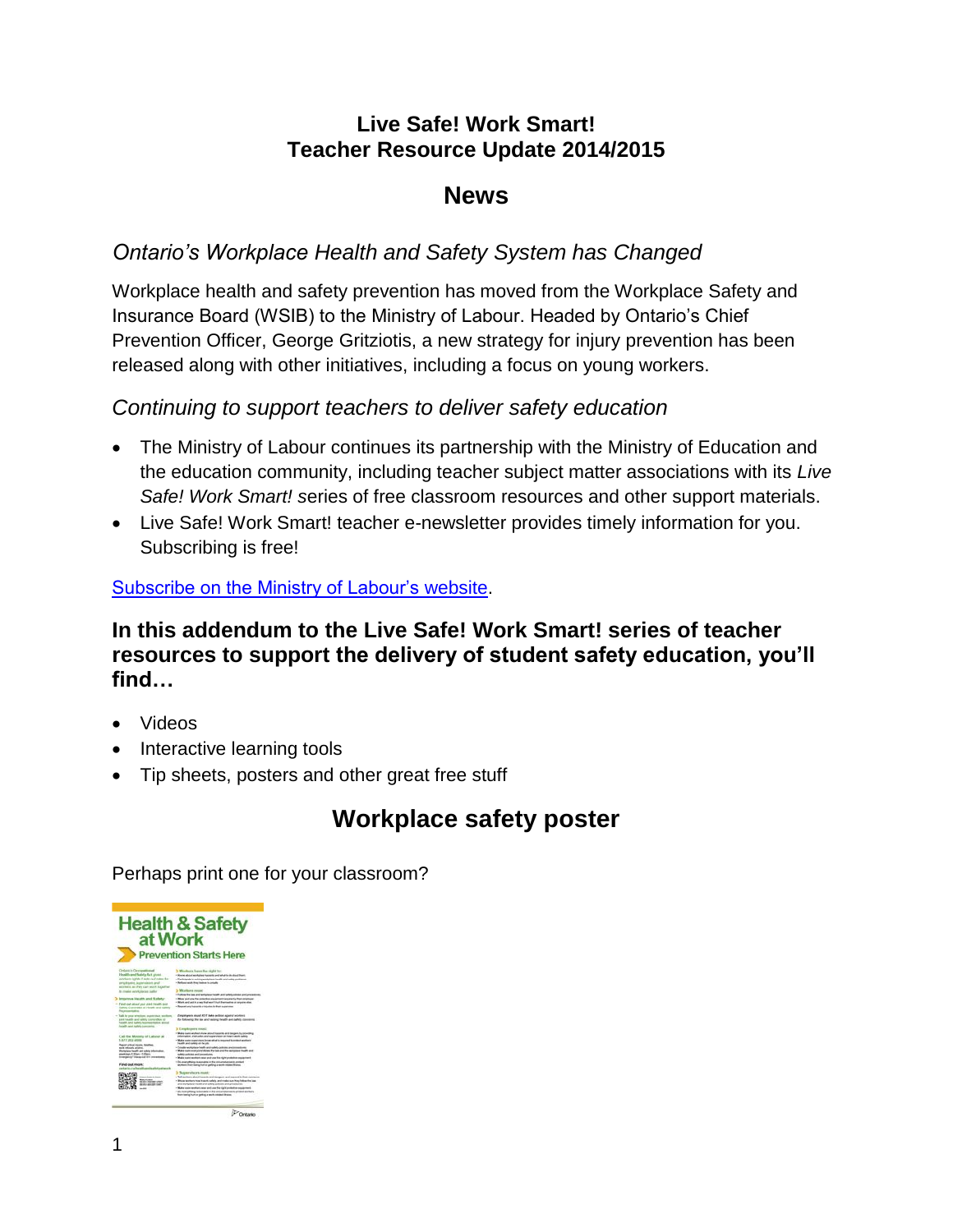The [workplace safety poster](http://www.labour.gov.on.ca/english/hs/pubs/poster_prevention.php) summarizes workers' health and safety rights and responsibilities and the responsibilities of employers. It's available in English, French and 15 other languages. Effective October 1st, 2012 workplaces are expected to be in compliance with the requirement to have the poster displayed.

# **Student Safety Video Contest**

The Ministry of Labour's annual video contest encourages students to create videos about workplace safety or worker's rights to fair work practices. Please consider incorporating the videos in a class assignment or encouraging individual students to participate. Prizes are awarded to winning students AND to their school. [Find details](http://www.ontario.ca/videocontest)  [and view previous winning videos here.](http://www.ontario.ca/videocontest)

## **Classroom- Ready Resources**

## *SPOT THE HAZARD interactive health and safety web activities*

The Ministry of Labour has [FIVE health and safety tools](http://www.labour.gov.on.ca/english/hs/tools/index.php) to teach people to identify hazards in a variety of work situations: fall hazards in health care, mining, construction and kitchens and pains and strains in the workplace (ergonomics).

## *ARE YOU BEING PAID FAIRLY? Video and case studies*

Employment standards, information about how much you should get paid, time off work and similar issues is important knowledge for students. The resources below have been selected to provide teacher-friendly activities to support this aspect of workplace education.

In the animated two and a half minute video ["Illegal Deductions from Wages"](http://www.labour.gov.on.ca/english/gallery/es/v_deductions.php) your students will learn what can't be deducted from their pay check.

The Ministry of Labour has developed six employment standards tools to help workers and employers understand their rights and obligations under the Employment Standards Act. These tools include calculators for holiday pay, hours of work, termination, severance, special rules, and a special workbook for employment standards compliance. For use in your classroom, three case studies have been developed. On the Live Safe! Work Smart! website, you'll find both a teacher guide with the answers and a student handout.

Find "New Employment Standards Challenge" at [Live Safe! Work Smart!](http://www.livesafeworksmart.net/english/pdf_mainpg/ES%20calculator%20teacher%20activities.pdf)

Ontario has introduced a new training regulation to keep workers safe on the job. The new Occupational Health and Safety Awareness and Training regulation is designed to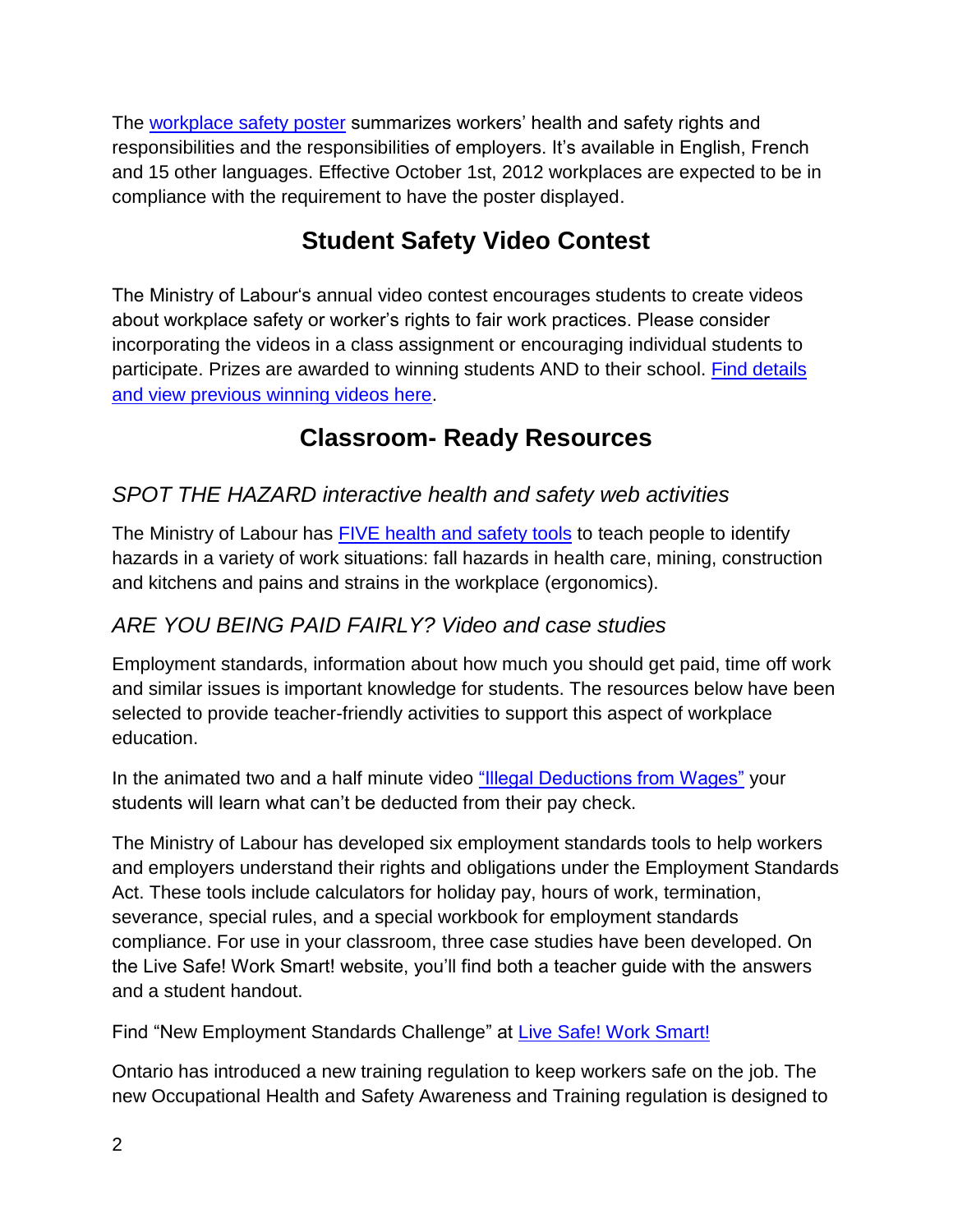prevent workplace incidents and injuries by ensuring that all workers and supervisors are aware of their health and safety rights and responsibilities in the workplace.



The regulation will come into effect on July 1, 2014. It will make basic awareness training mandatory for all workers and supervisors covered by the Occupational Health and Safety Act.

The Ministry of Labour has developed two training programs, one for workers and one for supervisors, as a training resource for workplaces. The suite of training programs includes a NEW online e-learning tool available in English and French. In addition, there are workbooks for workers and supervisors available in nine languages along with their associated employer guides.

Teachers should consider using the new awareness training in their classrooms to complement safety-related curriculum and placement preparation activities already in use, including resources in the Live Safe! Work Smart! series, Passport to Safety, guest speakers, etc. The ministry's e-learning module should take less than an hour to complete. Once the module is finished, participants will receive certificates as evidence of completion. The certificate can be included in a student's portfolio and attached to job applications. The certificate is valid for the remainder of the participant's career.

Follow this [link to access the FREE e-learning tool and workbooks.](http://www.labour.gov.on.ca/english/hs/training/index.php)

NOTE: A "101" version of the worker awareness e-learning program will be available in the 2014/15 school year to support a wider variety of learning styles.

# **Videos from the Ministry of Labour**

Free for on-line viewing or download for classroom use, the Ministry of Labour produces informative videos on current workplace topics. The videos support health and safety education in many Specialist High Skills Major areas of focus, cooperative education,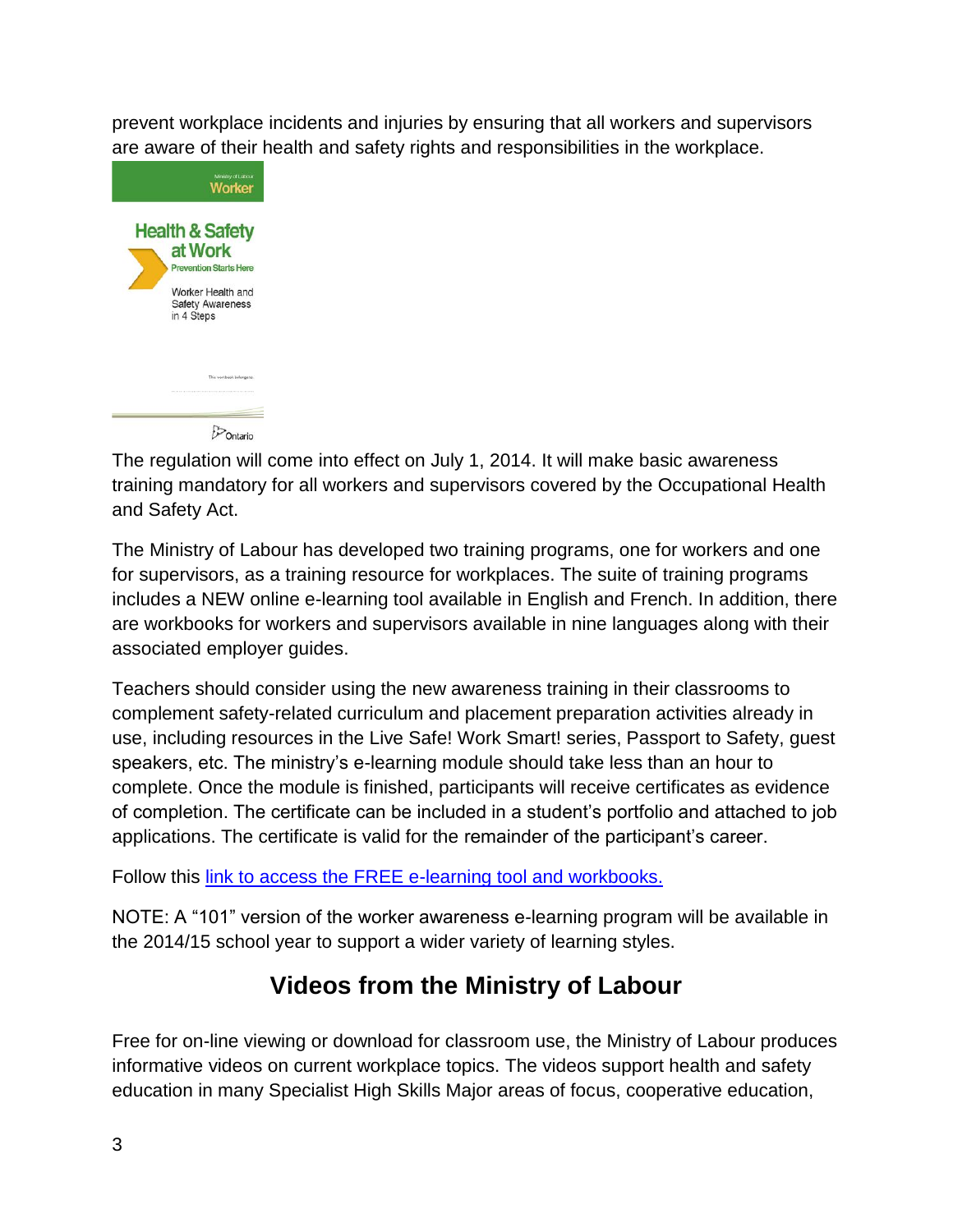technical education courses and other courses. They feature Ministry of Labour inspectors and experts in workplaces addressing issues and talking about what they look for when they do an inspection.

Consider showing the video and having a class discussion or assigning the videos to students to view and report their findings to the class.

Check out the [videos.](http://www.labour.gov.on.ca/english/gallery/index.php)

#### *Health and Safety Videos include:*

- Auto Body Repair Shops
- Client Handling in Health Care
- Commercial Diving Safety
- Construction Project Supervisors
- Fall Hazard Safety in Low-Rise Construction
- Farming Inspections and Biosecurity Protocols
- Forklift Safety
- Heat Stress
- Infection Prevention and Control in Health Care
- Lab and Shop Safety in Schools
- Loading Dock Safety
- Manual Materials Handling: Industrial workplaces
- Manual Materials Handling: Construction
- Mobile Equipment In Underground Mines
- Ontario Greenhouse Worker Safety
- Safety on Swing Stages (window washing)
- Tower Crane Safety
- Traffic Control During Road Construction
- Trench Digging and Excavation Safety
- Workplace Violence and Harassment

#### *Employment standards videos suitable for students include:*

- Know Your Rights
- Filing a Complaint
- Illegal deductions from wages

## **Additional Videos**

Cooperative education teachers have been asking for free new videos to use to stimulate classroom conversation and provide workplace awareness and education. Here are a few ideas.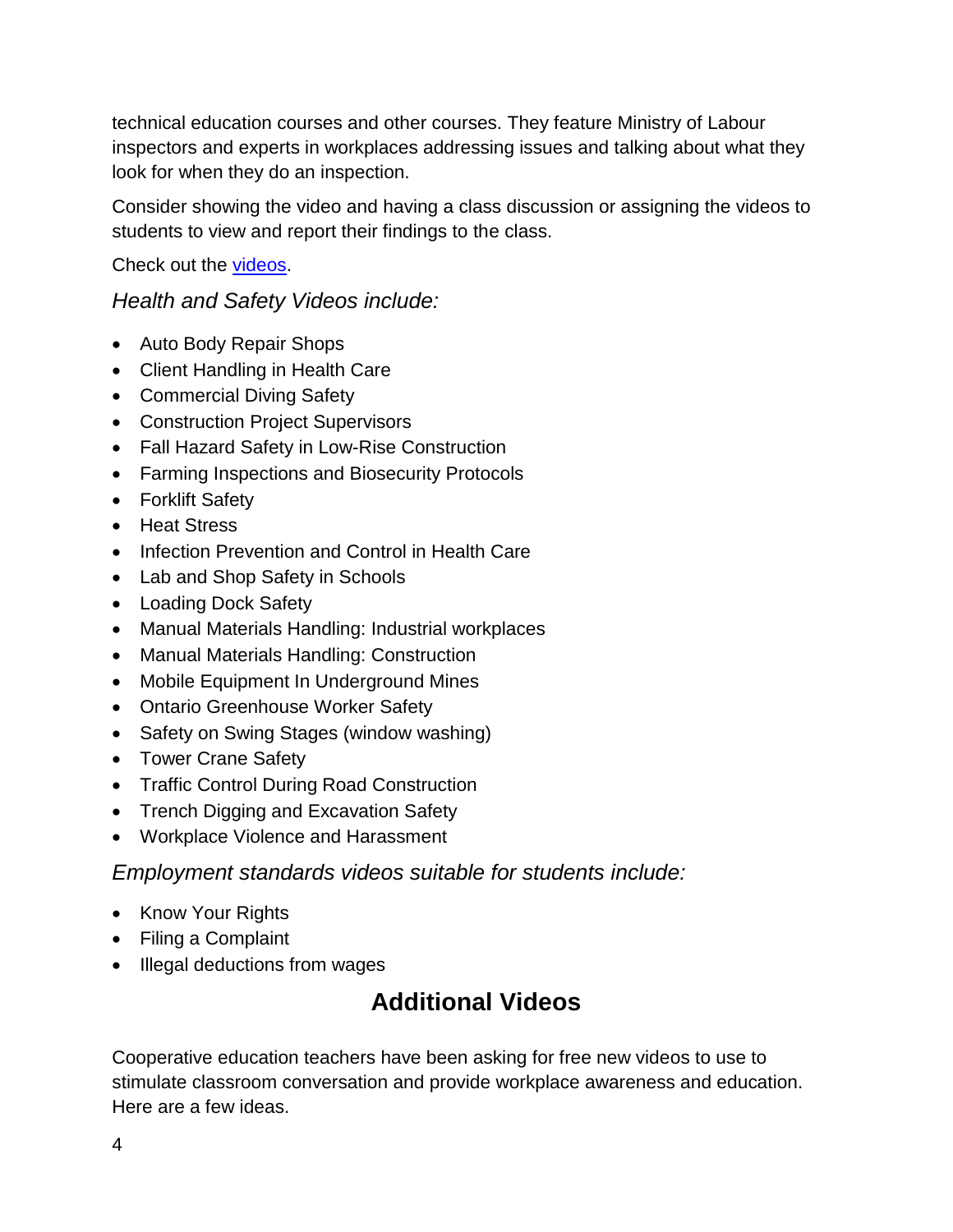### *Safety Eyewear*

Tongue-in-cheek video, but great for discussion. The video can be found on the [Seton](http://jobsafety.seton.ca/)  Job Safety website [\(featured video in the right hand column\),](http://jobsafety.seton.ca/) or on [You Tube.](http://bit.ly/1mzv0nD)

### *NAPO videos*

The Napo series of 12 videos films are produced in Europe. They have a universal appeal as they don't address technical or regulatory safety issues instead are more focused on making positive, safe decisions.

Napo videos are produced in computer graphics. They feature characters in the world of work, faced with safety issues. The main character, Napo, and his partners express themselves in wordless language, which may suit a variety of learning styles and be suitable for both English and French students. They provoke questions and stimulate debate on specific aspects of safety at work.

Sometimes they provide practical solutions or lead to them. It is this blend of education, cultural neutrality and humour set in a cartoon style that gives the "Napo" series its identity. Napo is a likeable but careless character. The universal language of Napo makes the films suitable for everyone. You can view each "film" in its entirety, or you can download and use each scene independently of the others for shorter lessons. This allows you to pick and choose topics that suit your students.

Free for download at: [Napo's Films.](http://www.napofilm.net/en/napos-films)

### *Rod Stickman...Workplace safety's newest celebrity spokesperson (from Canada's East Coast)*

A new collection of workplace safety videos take a hands-on approach to some key issues in occupational health and safety told in the voice of a quirky character found in safety signage around the world. The animated character "Rod Stickman" is a twodimensional spokesperson for workplace safety, offering tips for workers and employers alike on sprains and strains, returning to work, improving communication on workplace safety, avoiding slips and falls, and working from heights.

Free for download at: [Workplace Health, Safety & Compensation Commission of](http://www.whscc.nf.ca/rodstickman.whscc)  [Newfoundland and Labrador.](http://www.whscc.nf.ca/rodstickman.whscc)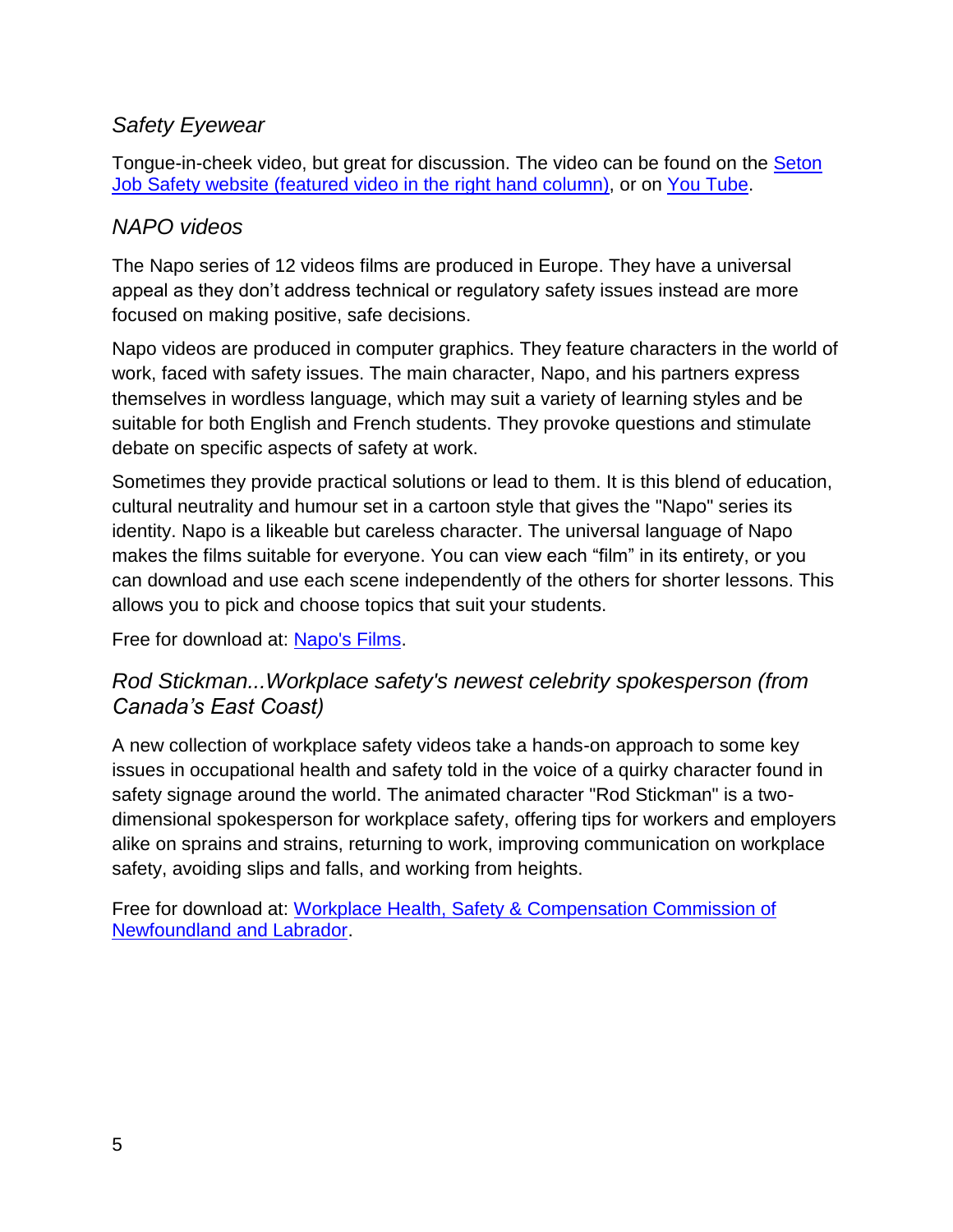## **VIDEOS: How to find some of your tried-and-true favourites**

### *WSIB TV ads still available on You Tube*

Some of you have mentioned that you would like to access the WSIB's former TV advertisements to use in your classrooms. There is a collection available via the link below or go to You Tube and search ["WSIB TV ads".](http://bit.ly/1tx2FzP)

#### *Student-produced safety videos*

Short videos great for starting discussions:

#### [2012/13 It's Your Job Video contest](http://www.youtube.com/yourjobvotretravail)

[2012 WorkSafeBC student video contest: Winner \(Grades 8-10\) -](http://www2.worksafebc.com/Publications/Multimedia/Videos.asp?ReportID=36839) Port Moody [Secondary School \(1 min 28 s\)](http://www2.worksafebc.com/Publications/Multimedia/Videos.asp?ReportID=36839)

[2012 WorkSafeBC student video contest: Runner-up \(Grades 8-10\) -](http://www2.worksafebc.com/Publications/Multimedia/Videos.asp?ReportID=36840) Lord Byng [Secondary School \(0 min 53 s\)](http://www2.worksafebc.com/Publications/Multimedia/Videos.asp?ReportID=36840)

#### *7 things you'd better know (WSIB Ontario)*

This classic video is available in 4 parts. NOTE: other materials on the page, including posters, are no longer available. This YWAP website may not continue to be available. If you want to continue to use these videos, consider downloading them to your computer.

*Work Safe BC: Lost Youth*

**Full version:** [This is a complete video of all individuals' stories.](http://www2.worksafebc.com/Publications/Multimedia/Videos.asp?ReportID=34291) Please see "Individual stories from Lost Youth" for details.

**Edited version:** [An edited version of the full video.](http://www2.worksafebc.com/Publications/Multimedia/Videos.asp?ReportID=34311)

#### **Individual stories from Lost Youth:**

[Nick \(lumberyard –](http://www2.worksafebc.com/Publications/Multimedia/Videos.asp?ReportID=34942) broke his back)

[Jennifer \(pizzeria –](http://www2.worksafebc.com/Publications/Multimedia/Videos.asp?ReportID=34941) lost three fingers)

[John \(broke his back when run over by a lift truck\)](http://www2.worksafebc.com/Publications/Multimedia/Videos.asp?ReportID=34939)

[Michael \(lost his leg in a sawmill\)](http://www2.worksafebc.com/Publications/Multimedia/Videos.asp?ReportID=34940)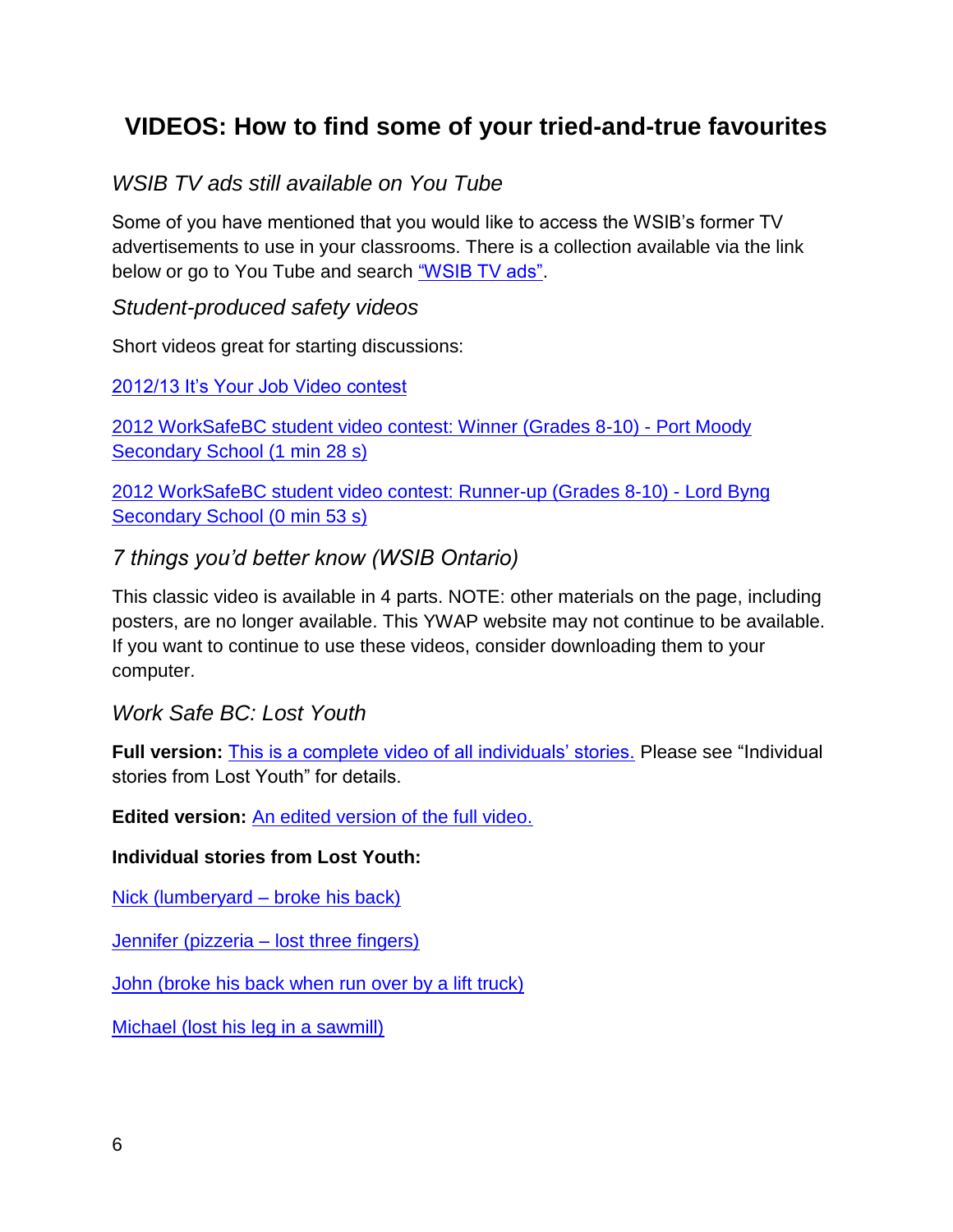### *Napo's Hazard Hunter*



From Europe, the NAPO Hazard Hunter Poster can be used as a visual aid to reinforce the skill of identifying risks, in this case, in a backyard. There is a student handout and a teacher guide which has all the hazards identified.

Free download at: [Napo's Films.](http://www.napofilm.net/en/napo-for-teachers/resources/)

# **Tip Sheets**

The Ministry of Labour's tip sheets for Young Workers, Workplaces and Parents address both job safety and employment standards – such as rights to fair pay and time off. Here are some ideas for using these new comprehensive tip sheets:

- **Young Worker tip sheet**  provide it to your cooperative education students
- **Workplace tip sheet**  give it to the workplace where your student will be placed to reinforce what they're expected to do
- **Parent tip sheet** send it home with your co-op students or distribute it during parent interviews

Find them on [the main Ministry of Labour website](http://www.ontario.ca/youngworkers) or [on the teacher website.](http://www.livesafeworksmart.net/)

## **Classroom Guest Speakers**

Teachers and students appreciate a guest speaker who can reinforce key messages the teacher has already delivered to meet the health and safety curriculum or policy requirements. Please note that the WSIB no longer administers the YWAP program or provides resources.

For those looking for community experts who can deliver a young worker safety awareness message for a school assembly or for the classroom, here are a few organizations to contact:

1. Health and Safety Awareness Program: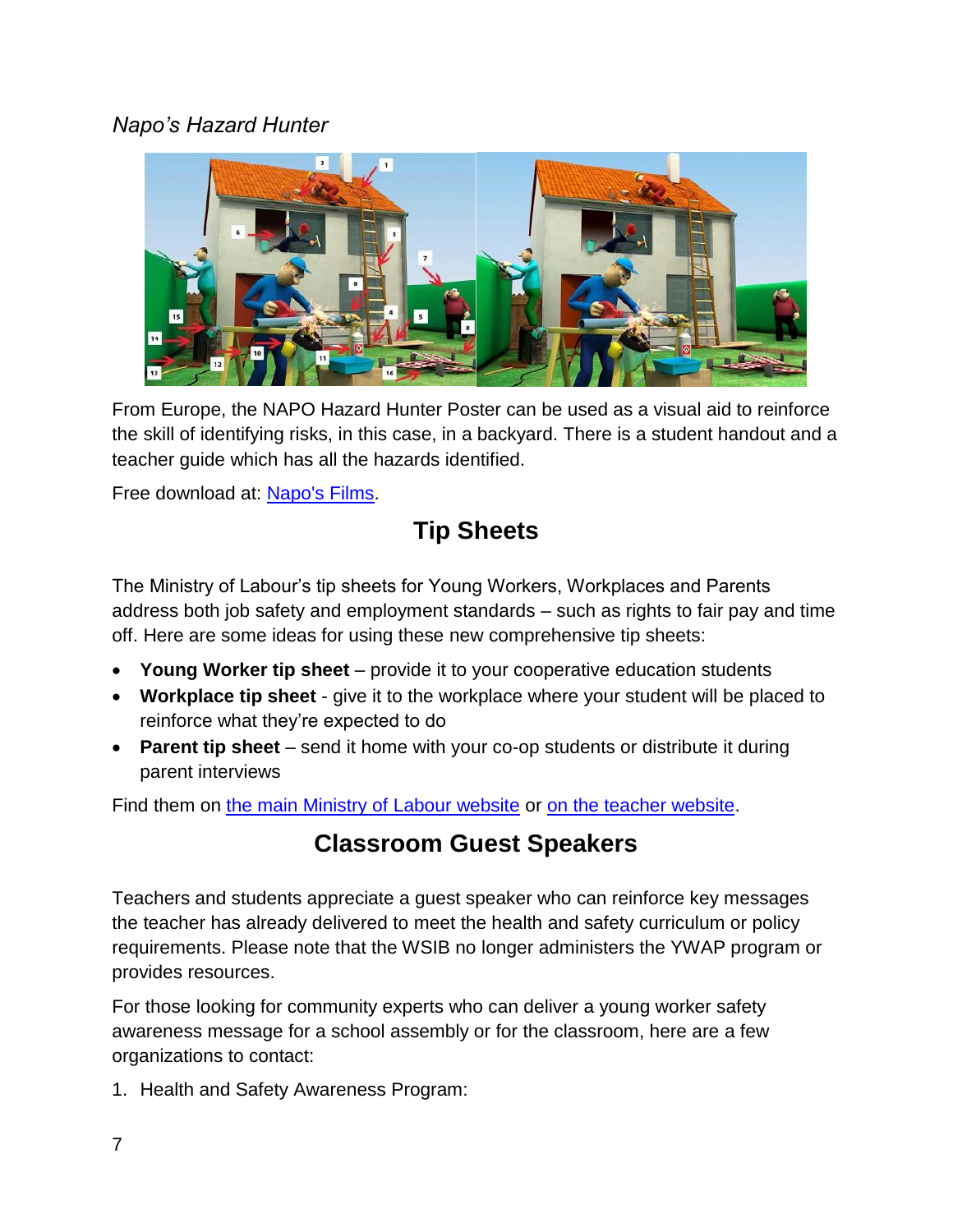Workplace Safety Prevention Services (WSPS) Email the [Central Administrator](mailto:hsapregistrations@wsps.ca) to book a presentation or call toll free: 1-877-494- WSPS (9777)

- 2. Young Worker Awareness Program: Workers' Health and Safety Centre Email - [Young Worker Awareness Program](mailto:ywap@whsc.on.ca)
- 3. My Safe Work: Email speakers [Rob Ellis](mailto:rob@mysafework.com) or [Jessica Di Sabatino](mailto:Jess@mysafework.com) for more information on future sessions.
- 4. [Threads of Life](http://threadsoflife.ca/speakers-bureau/book-a-speaker/) Workplace Tragedy Family Support Association Email [Threads of Life: Speakers](mailto:speakersbureau@threadsoflife.ca) Bureau to book a speaker.

## **Resources for teaching construction fall hazard awareness**

The Ministry of Labour's collection of [free resources](http://www.labour.gov.on.ca/english/hs/topics/falls.php) includes an interactive "spot the hazard" activity tool, videos and tip sheets to support your delivery of basic fall awareness lessons to prepare students for job-specific training. They are especially suitable for construction technology students, and for preparing cooperative education students for work placements.



# **Health and Safety Posters**

Download, print and post [over 20 free Ministry of Labour produced posters](http://www.labour.gov.on.ca/english/hs/pubs/publications.php#posters) for your classroom! Perhaps have students find the posters that relate to the type of work they'll be doing in their co-op placement, have them print them and present them to the class and discuss the type of hazards they may encounter and steps to be taken to protect workers from being injured or getting sick.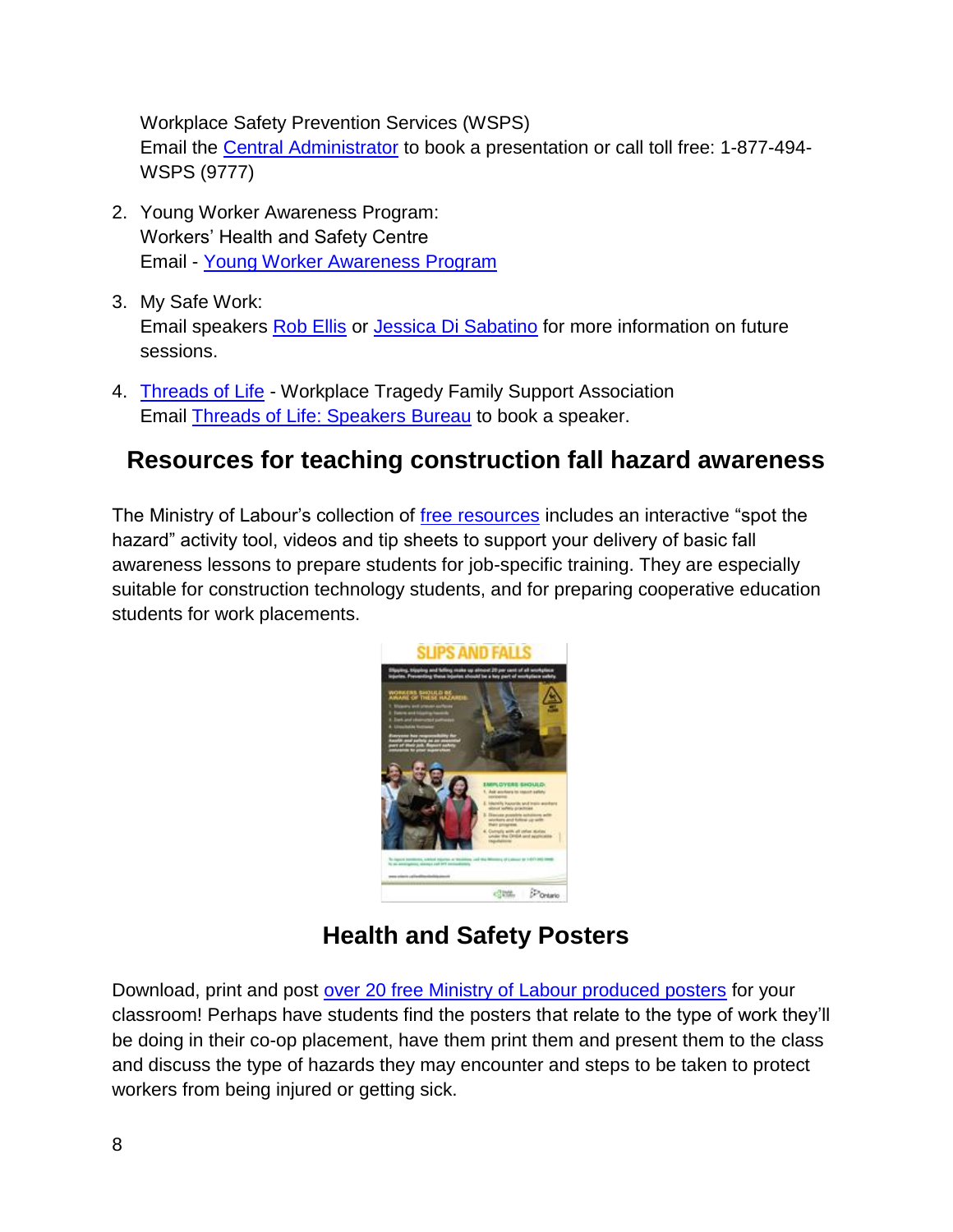

# **Students interested in Health or Community Care**

# **Professions**

Check out the resources on the Ministry of Labour website. Publications on health care [topics, videos, a podcast, posters and related information a](http://www.labour.gov.on.ca/english/hs/topics/healthcare.php)re available in one spot.

# **Other Health and Safety Resources**

Looking for health and safety information and resources on farming, fall hazards, mobile equipment, mining and more? Check the of the [topics and resources section](http://www.labour.gov.on.ca/english/hs/pubs/index.php) Ministry of Labour website.

## **Minimum age requirements to work in and visit Ontario**

## **workplaces**

| Type of workplace and<br>Age to work                                                                                              | Age to visit                                                                                                                                                                                                                                                       |
|-----------------------------------------------------------------------------------------------------------------------------------|--------------------------------------------------------------------------------------------------------------------------------------------------------------------------------------------------------------------------------------------------------------------|
| Industrial establishments<br>such as offices, stores,<br>arenas, restaurant serving<br>areas<br>$\triangleright$ Age to work = 14 | The Regulation for Industrial<br>Establishments (R.R.O. 1990, Reg.<br>851) made under the Occupational<br>Health and Safety Act (OHSA) sets out<br>minimum-age restrictions for workers<br>covering workplaces such as offices,<br>stores, arenas, restaurants and |
| Most factories including                                                                                                          | factories, but people younger than the                                                                                                                                                                                                                             |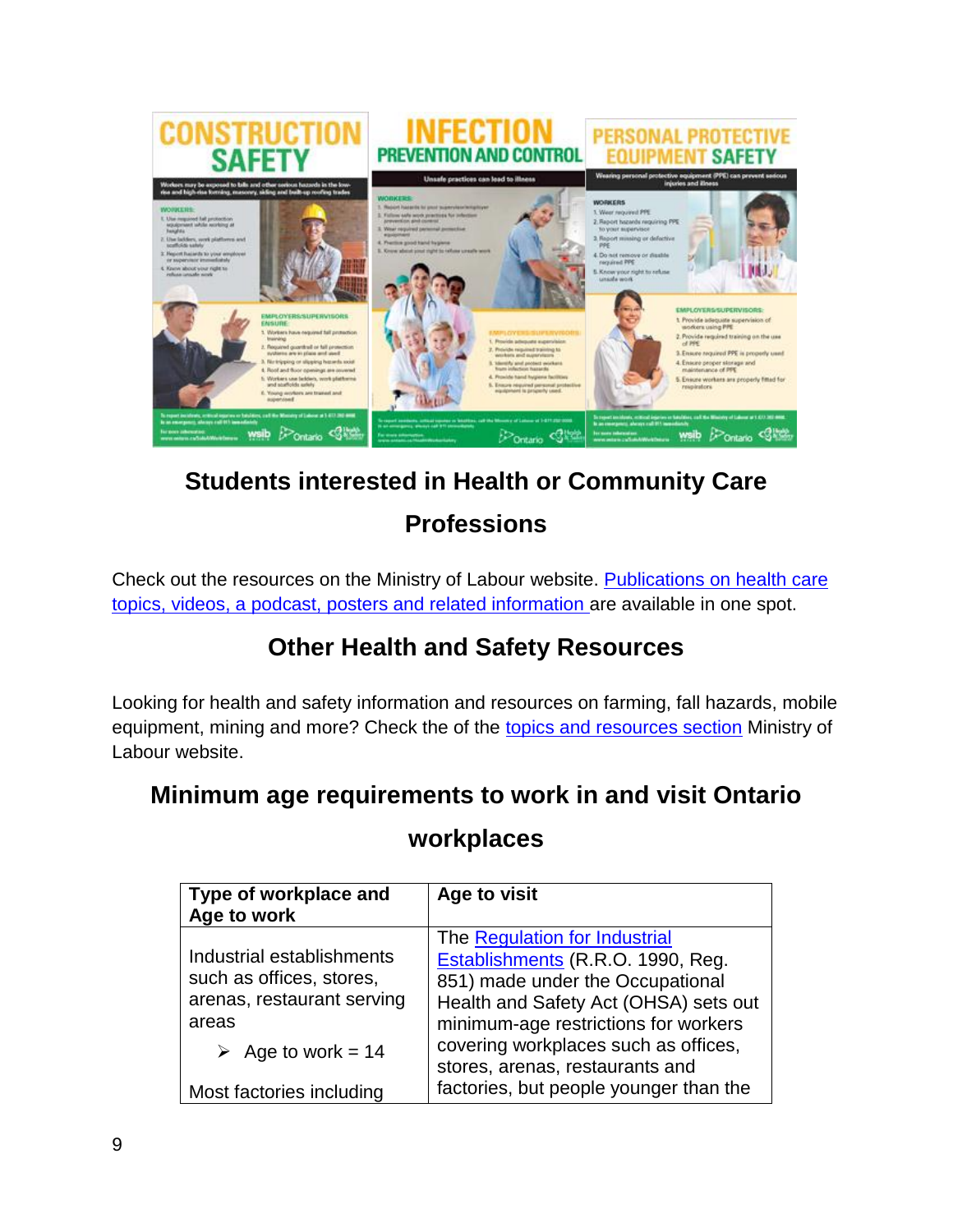| Type of workplace and                                                                                                                                                                                            | Age to visit                                                                                                                                                                                                                                                                                |
|------------------------------------------------------------------------------------------------------------------------------------------------------------------------------------------------------------------|---------------------------------------------------------------------------------------------------------------------------------------------------------------------------------------------------------------------------------------------------------------------------------------------|
| Age to work                                                                                                                                                                                                      |                                                                                                                                                                                                                                                                                             |
| restaurant kitchens,<br>automotive service<br>garages, produce and meat<br>preparation or shipping and<br>receiving areas in grocery<br>stores, laundries and<br>warehouses<br>$\triangleright$ Age to work = 15 | specified age may visit, though not<br>work in these establishments if they:<br>are accompanied by a person who<br>has attained the age of majority<br>(eighteen years of age);<br>are being guided on a tour of the<br>industrial establishment (e.g. office,<br>store, arena or factory); |
| Logging operations<br>$\geq$ Age to work = 16                                                                                                                                                                    | are in an area of the industrial<br>establishment used for sales<br>purposes; or<br>are in an area of the industrial<br>establishment to which the public<br>generally has access.                                                                                                          |

Note: The above restrictions do not apply to a worker who works as a performer in the entertainment and advertising industry as defined in **subsection 4(4) of the Regulation** [for Industrial Establishments.](http://www.e-laws.gov.on.ca/html/regs/english/elaws_regs_900851_e.htm#BK3)

| Type of workplace and<br>Age to work                                                                                                                                      | Age to visit                                                                                                                                                                                                                                     |
|---------------------------------------------------------------------------------------------------------------------------------------------------------------------------|--------------------------------------------------------------------------------------------------------------------------------------------------------------------------------------------------------------------------------------------------|
| Construction project<br>$\geq$ Age to work = 16                                                                                                                           | 16, if work is being performed there.                                                                                                                                                                                                            |
| Surface mines, mining<br>plants<br>$\geq$ Age to work = 16<br>Underground mine<br>$\geq$ Age to work = 18<br>Working face of a surface<br>mine<br>$\geq$ Age to work = 18 | The Regulation for Mines and Mining<br>Plants (R.R.O. 1990, Reg. 854) made<br>under the OHSA allows for tours or<br>visits to mines and mining plants by<br>younger persons if they are<br>accompanied by and under the<br>direction of a guide. |
| Window cleaning<br>Age to work $=$ 18                                                                                                                                     | Not applicable.                                                                                                                                                                                                                                  |

**Note:** 14, 15, 16 and 17-year may not be employed during school hours unless they are excused from school attendance under the Education Act. See [Ontario Regulation](http://www.e-laws.gov.on.ca/html/regs/english/elaws_regs_100374_e.htm)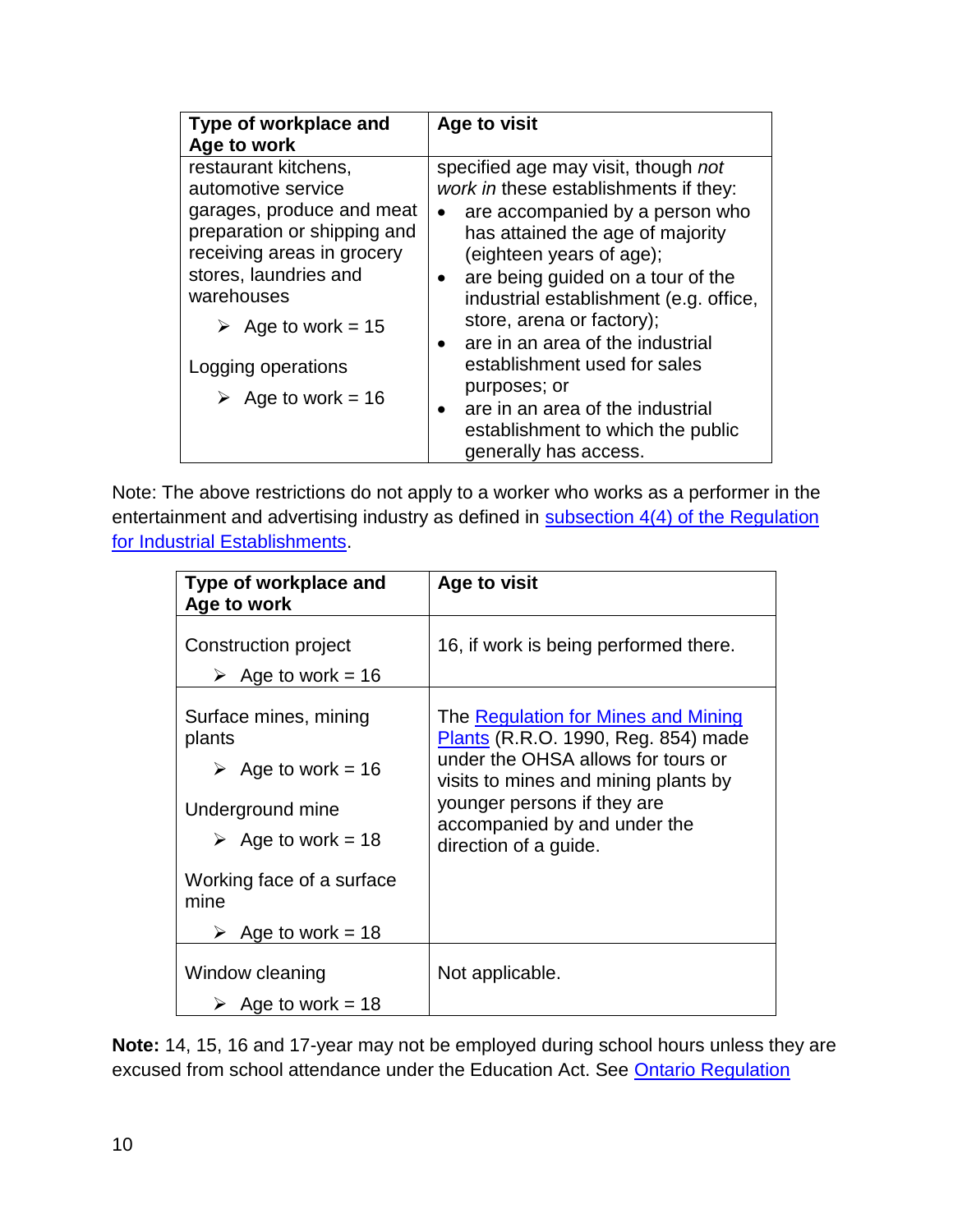[374/10,](http://www.e-laws.gov.on.ca/html/regs/english/elaws_regs_100374_e.htm) "Supervised Alternative Learning and Other Excusals from Attendance at School."

**Cooperative Education: Most activities are in this resource document. Page references (e.g. p 34) are to activities in the 2008 Live Safe! Work Smart! for Cooperative Education available at** [Live Safe! Work Smart!](http://www.livesafeworksmart.net/)

# **Activities to Support General Health and Safety Awareness**

| <b>FIRST TIME CO-OP</b>                                   | <b>SECOND TIME CO-OP</b>                                        |
|-----------------------------------------------------------|-----------------------------------------------------------------|
| Safety Bingo (p.46)                                       | Exploring Worker Safety Issues (p. 43)                          |
| Case Studies (p. 49) – or – Great Ad! (p.40)              | Lost Youth video – page 6 of this resource                      |
| 7 Things You'd Better Know video activities<br>(p. 61)    | Guest Speakers – pages 7-8 of this<br>resource                  |
| Guest Speakers – pages 7-8 of this resource               | Worker Awareness e-learning – page 3 of                         |
| Spot the hazard – page 2 of this resource                 | this resource                                                   |
| NAPO Hazard Hunter – page 7 of this<br>resource           | Are you being paid fairly? $-$ page 2 of this<br>resource       |
| Coming in 2014/15: Ministry of Labour<br>worker awareness | Videos from the Ministry of Labour - page<br>4 of this resource |
| 101 e-module – see page 3 of this resource                | Safety eyewear video – page 5 of this<br>resource               |

## **and Knowledge**

| <b>SPECIALIST HIGH SKILLS MAJOR</b>                             | <b>SPECIAL NEEDS AND LIFE</b><br><b>SKILLS STUDENTS</b> |
|-----------------------------------------------------------------|---------------------------------------------------------|
| Use any activities in First and Second Time                     | NOTE: Live Safe! Work Smart! for                        |
| Co-op if they have not done co-op before,                       | <b>Teachers of Students with Special</b>                |
| but here are a few suggestions that are                         | Learning Needs have specific lessons for                |
| focused at reviewing information and more                       | you. You may also want to reference: Live               |
| sector-specific learning (i.e. a special guest                  | Safe! Work Smart! for Elementary                        |
| speaker related to their SHSM), and the new                     | teachers. Some of these activities appear               |
| Passport to Safety test.                                        | in those two resources.                                 |
| WSIB TV ad videos – page 6 of this resource                     | My responsibilities at work (p. 58)                     |
| Guest Speakers - pages 7-8 of this resource                     | Charades (p. 43): can be modified                       |
| Videos from the Ministry of Labour – page 4<br>of this resource | Safety Bingo (p. 46): can be modified                   |